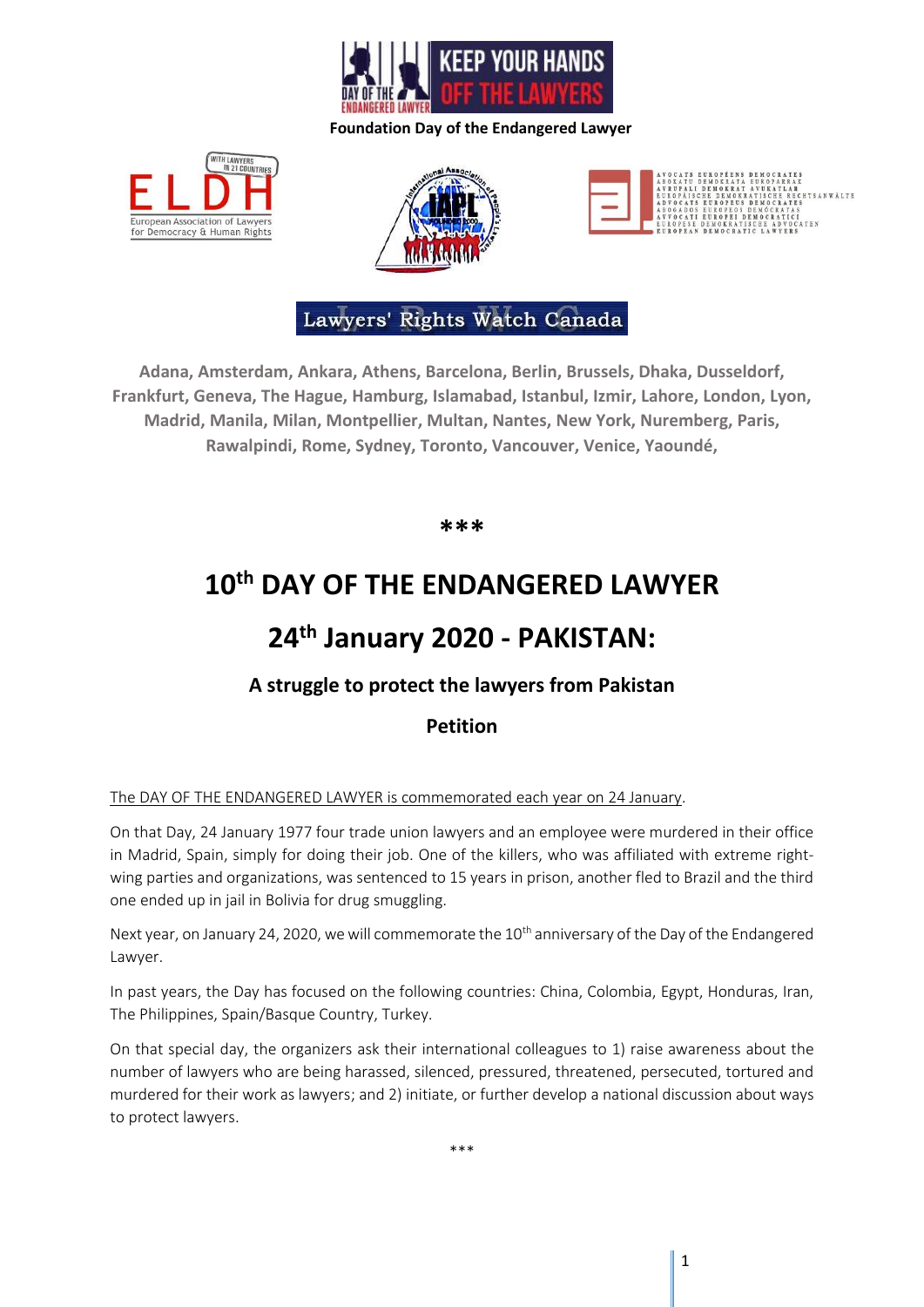### 2020: DAY OF THE ENDANGERED LAWYER IN PAKISTAN

Over the past decades, lawyers in Pakistan have been subjected to acts of mass terrorism, murder, attempted murder, assaults, (death) threats, contempt proceedings, harassment and intimidation, as well as judicial harassment and torture in detention, merely for engaging in their professional duties as lawyers. Their families also have been targeted, and some have even been murdered. Some lawyers have also been threatened with disbarment and/or had their homes and offices raided by the police.

The most notorious attack on lawyers in Pakistan occurred on August 8, 2016, when terrorists attacked the Government Hospital of Quetta with a suicide bombing and shooting which resulted in the death of 56 lawyers.

The alleged perpetrators of attacks against lawyers have been terrorists, religious zealots, the police and unreported sources. There also have been reports that pro-government militias (which still exist today) have been behind some of the murders. The threats are multiple.

The situation of Christian lawyers or members of minority Muslim groups is also of great concern. In some cases, lawyers have been killed for belonging to the Shi'ite religion that is the Muslim minority in Pakistan.

Moreover, in many cases, lawyers have been identified with their clients and their clients' causes, and they have been violently attacked for their representation. For example, it is well-known that an accusation of blasphemy commonly exposes the accused, as well as lawyers who represent them and judges who adjudicate their cases, to harassment, threats, physical attacks and rioting. Many people accused of blasphemy in Pakistan have been murdered before their trials were concluded, and prominent figures who opposed the blasphemy law have been assassinated. In fact, since 1990, 62 people have been murdered following blasphemy allegations.

Lawyers, too, have been subject to retribution simply because they represented those accused of blasphemy. According to a basic tenet of the Basic Principles on the Role of Lawyers, lawyers should not be identified with their clients and/or their clients' causes.

However, the Taliban and other religious terrorist groups still have a serious presence in many parts of Pakistan and still carry out frequent attacks, and, lawyers from Pakistan face a constant threat of targeted violence, including murder, simply because they represent clients accused of blasphemy.

In response to all these repeated attacks, Pakistani lawyers frequently strike, demonstrate, protest and hold boycotts.

#### Killings and murderous attacks on lawyers in Pakistan between 2014 and 2019

The cases mentioned below have been documented by lawyers from Pakistan, the International Association of People's Lawyers (IAPL), Lawyers' Rights Watch Canada (LRWC), and the European Bar Human Rights Institute (IDHAE).

2014: Rashid Rehman Khan, a regional coordinator for the Human Rights Commission of Pakistan, was shot dead by gunmen (May 7). On December 3, several gunmen on motorcycles attacked the Multan residence of Shahbaz Gormani, a lawyer defending a university lecturer against blasphemy charges.

2015: Irfan Chauhan and Rana Khalid Abbas were shot dead by the police during a protest in the city of Daska, province of Punjab, on 25 May. Another lawyer, Zohaib Sahi, was seriously wounded in the same incident.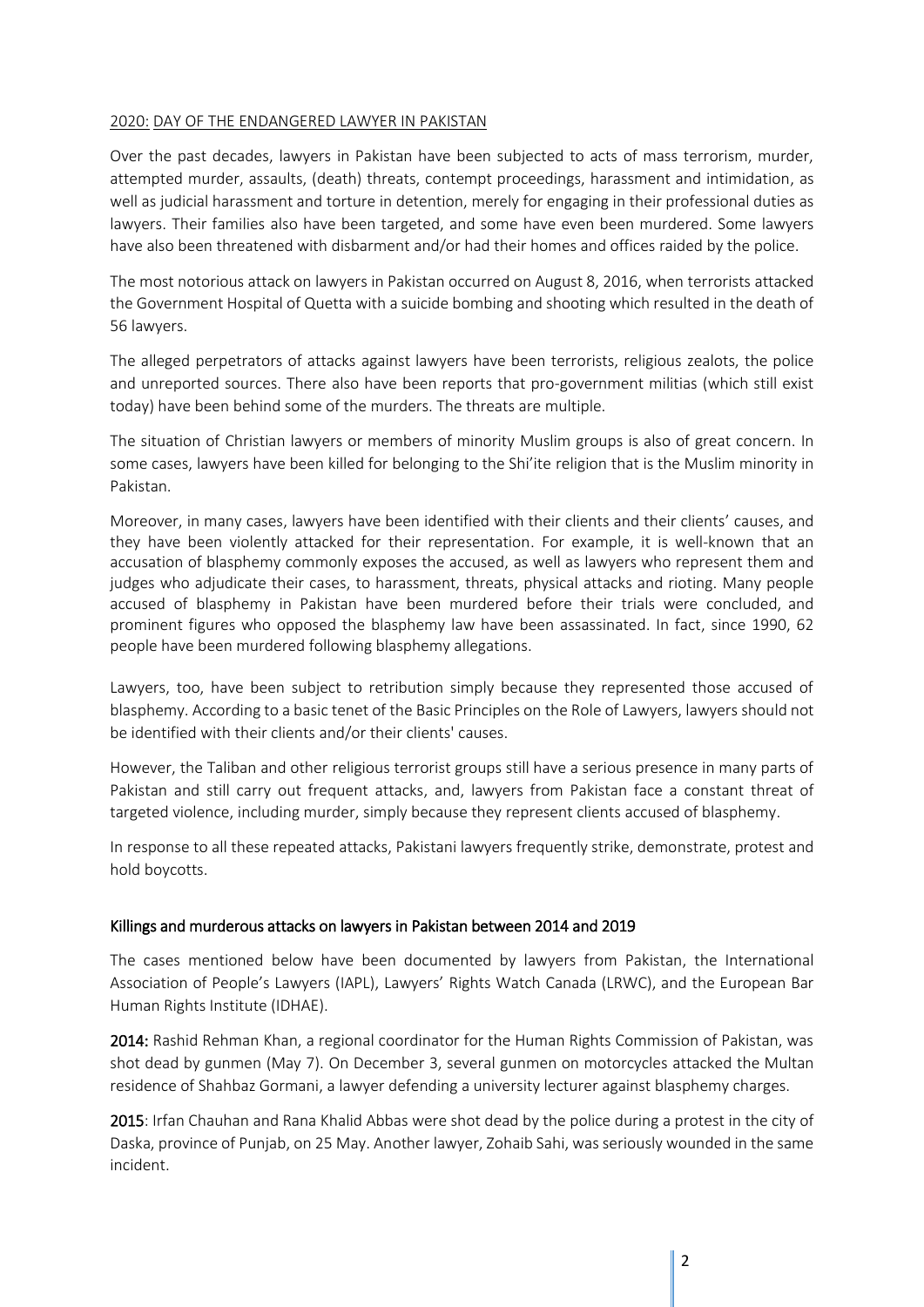2016: Out of the 280 practising lawyers 56 were killed and 92 were injured in Quetta (capital of Balochistan) in a terrorist attack at the same time. Consequently, a large part of the Balochistan Bar was simply eliminated. This is still a black day for the legal profession in and outside Pakistan.

2017: Rauf Ahmad Thaur Sheikhpura (October 9), Alia Shenzadi Sheikhpura (May 16), Saleem Latif Nakana Sahib (March 30), and Mohammad Jan Gigyani (March 4) were all murdered.

2018: Pervez Akhtar (February 7), Muhammad Idress (February 5), Zainullah Khan (March 30), Sanam Sikandar Umrani (aka Waqar Umrani May 31), Zamin Khan (June 6), Haroon Bilour (August 13), Yasir Zikyria (August 15) and Syed Azan Kundi (December 24) were all murdered. Pervez Akhtar Cheema was shot dead in his car on his way to a hearing in Sheikhupura (February 7), Rizvam, severely attacked because he was defending an accused of blasphemy (February 9) Rana Ishtiaq and Owais Talib killed during a hearing at the Lahore courthouse (February 20).

2019: Naizmeen Shah (January 8), Naila Amjad (January 11), Asif Hussain (March 1), Chaudhary Ghazanfar Ali Warraich (May 31), Malik Dilawar Hussain (July 17), Mahr Muhammad Yasin Sahu adv Multan (May 3), Muhammad Adnan Othi, Chaudhary Shahid Meo, Muammad Tahir Aslam (June 3), were all murdered. Murderous attack was perpetrated on Mahr Ghulam Noul (July 13), Syed Noor Ahmad Shah adv and nine others in TBA Arifwala (June 20), and Basharat Hundal adv of Rahim Yar Khan (July 16).

### The case of Saif-ul-Malook

Saif-ul-Malook was targeted with death threats after he obtained an acquittal on appeal of his client Asia Bibi, who had been on death row since 2010 after her conviction for blasphemy. Malook was forced to seek protection from European governments and returned to Pakistan despite the risks and threats of practicing his profession. Chief Justice Mian Saqib Nisar, Justice Asif Saeed Khosa and Justice Mazhar Alam Khan, the judges who overturned Asia Bibi's conviction for blasphemy, were also threatened with death.

#### Requests, demands and recommendations to the Government and the Parliament of Pakistan

#### We respectfully request that the Pakistani Government, and the Parliament:

- 1) Ensure that lawyers are free to carry out their professional duties in safety and without fear of reprisals or attacks as required by the UN Basic Principles on the Role of Lawyers.
- 2) Prevent and ensure protection of lawyers from all kinds of attacks or harassment; guarantee prompt and effective investigation of all attacks committed against lawyers, and ensure independent prosecution and fair trial for the alleged perpetrators.
- 3) Adopt all necessary measures to promote religious tolerance, including measures to prevent and punish vigilantism against individuals accused of blasphemy or targeted for following a specific religious beliefs, as well as the lawyers who represent such individuals.
- 4) Immediately repeal the provisions of the Pakistan Penal Code regarding blasphemy, withdraw all pending charges for blasphemy, and release any detainee being accused or sentenced for this offence.
- 5) To do everything in its power to restore the freedom of all human rights lawyers and human rights defenders who are detained for their activities in the defence of human rights and withdraw all charges relating to this work.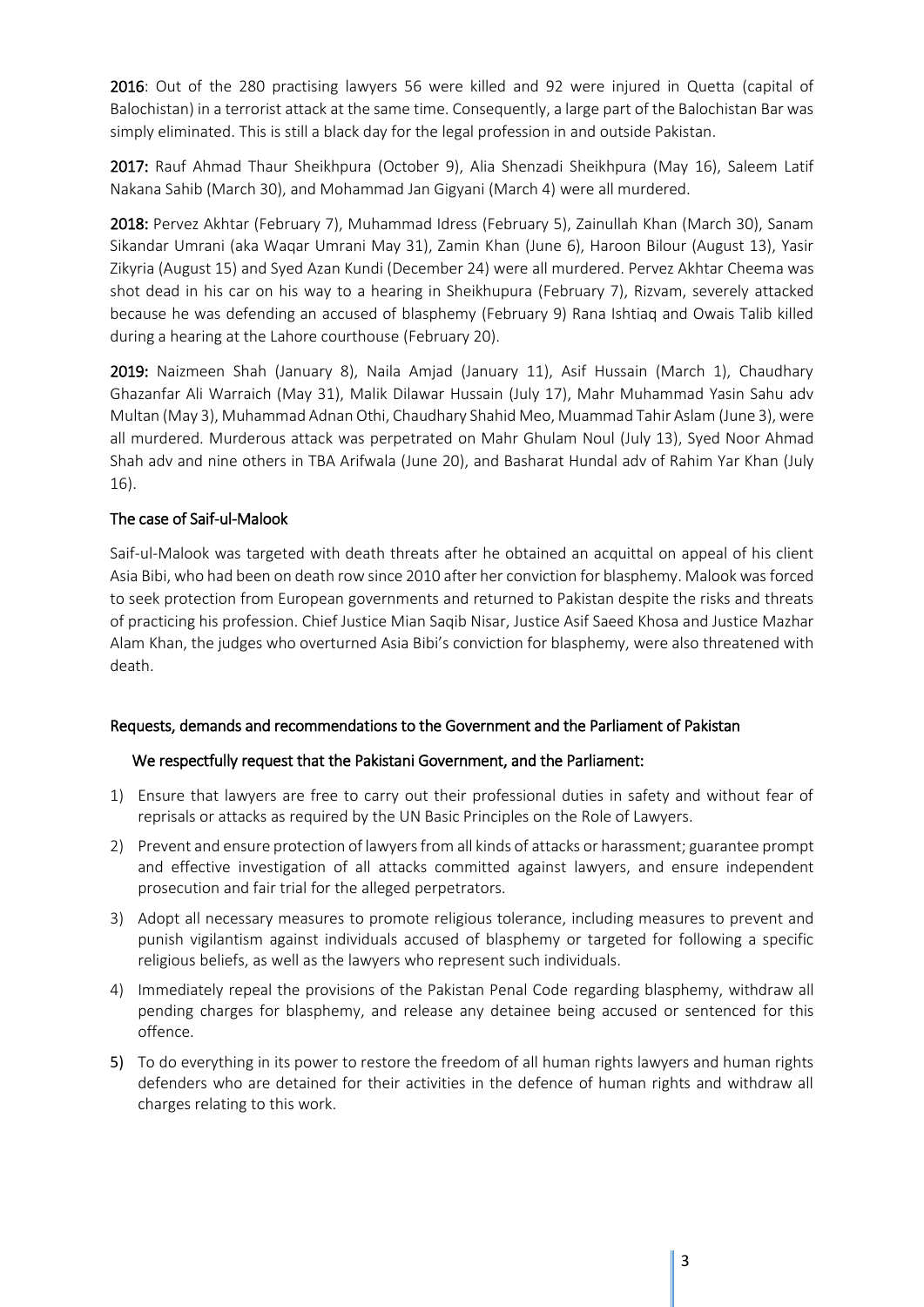#### Requests, demands and recommendations to other governments and organisations

- 6) To provide temporary or if necessary permanent protection to endangered Pakistani lawyers when such lawyers are within their sovereign jurisdictions.
- 7) We call on the European Union and its Member States and on other governments and international organisations to use their relations with Pakistan to strengthen the protection of lawyers and human rights defenders in accordance with Pakistan's international obligations.
- 8) We urge lawyers, bar associations, law societies and NGOs to issue messages of support and solidarity with our Pakistani colleagues as soon as possible. Messages can be sent to the Pakistan Bar Council (the national lawyers association) a[t info@pakistanbarcouncil.org.](mailto:info@pakistanbarcouncil.org) The Council's website is [http://pakistanbarcouncil.org.](http://pakistanbarcouncil.org/)

\*\*\*

#### The Coalition for the Endangered Lawyers:

On June 13, 2019, in the international lawyers meeting in Brussels, a new network was formed, called "the Coalition for the Endangered Lawyer" with the goal to further intensify cooperation for endangered colleagues.

The coalition is formed by the following 28 lawyer organizations and bar associations:

#### Foundation Day of the Endangered Lawyer

Contact: Hans Gaasbeek - [hgaasbeek@gaasbeekengaasbeek.nl](mailto:hgaasbeek@gaasbeekengaasbeek.nl)

#### AED - EDL, European Democratic Lawyers

Contact: Robert Sabata Y Gripekoven - [robertsabata@icab.cat](mailto:robertsabata@icab.cat)

#### ELDH, European Association of Lawyers for Democracy & Human Rights

Contact: Thomas Schmidt - [thomas.schmidt@eldh.eu](mailto:thomas.schmidt@eldh.eu)

#### IAPL, International Association of Peoples Lawyers

Contact: Stuart Russell - [jsrussell301254@gmail.com](mailto:jsrussell301254@gmail.com)

#### IDHAE, Institut des Droits de l'Homme des Avocats Européens

Contact: Bertrand Favreau, President - [favreauav@aol.com,](mailto:favreauav@aol.com) Nathalie Korchia [nathalie.korchia@wanadoo.fr](mailto:nathalie.korchia@wanadoo.fr)

#### Lawyers for Lawyers

Contact: Sophie de Graaf - [S.deGraaf@lawyersforlawyers.nl](mailto:S.deGraaf@lawyersforlawyers.nl)

#### IDHBB, Institut des Droits de l'Homme du Barreau de Bordeaux

Contact: Bertrand Favreau, President - [favreauav@aol.com](mailto:favreauav@aol.com)

#### CCBE, Council of Bars and Law Societies of Europe - Conseil des Barreaux Européens

Contact: Nathan Roosbeek – [roosbeek@ccbe.eu](mailto:roosbeek@ccbe.eu)

#### UIA - International Association of Lawyers

Contact: Romina Bossa Abiven - [rbossa@uianet.org](mailto:rbossa@uianet.org)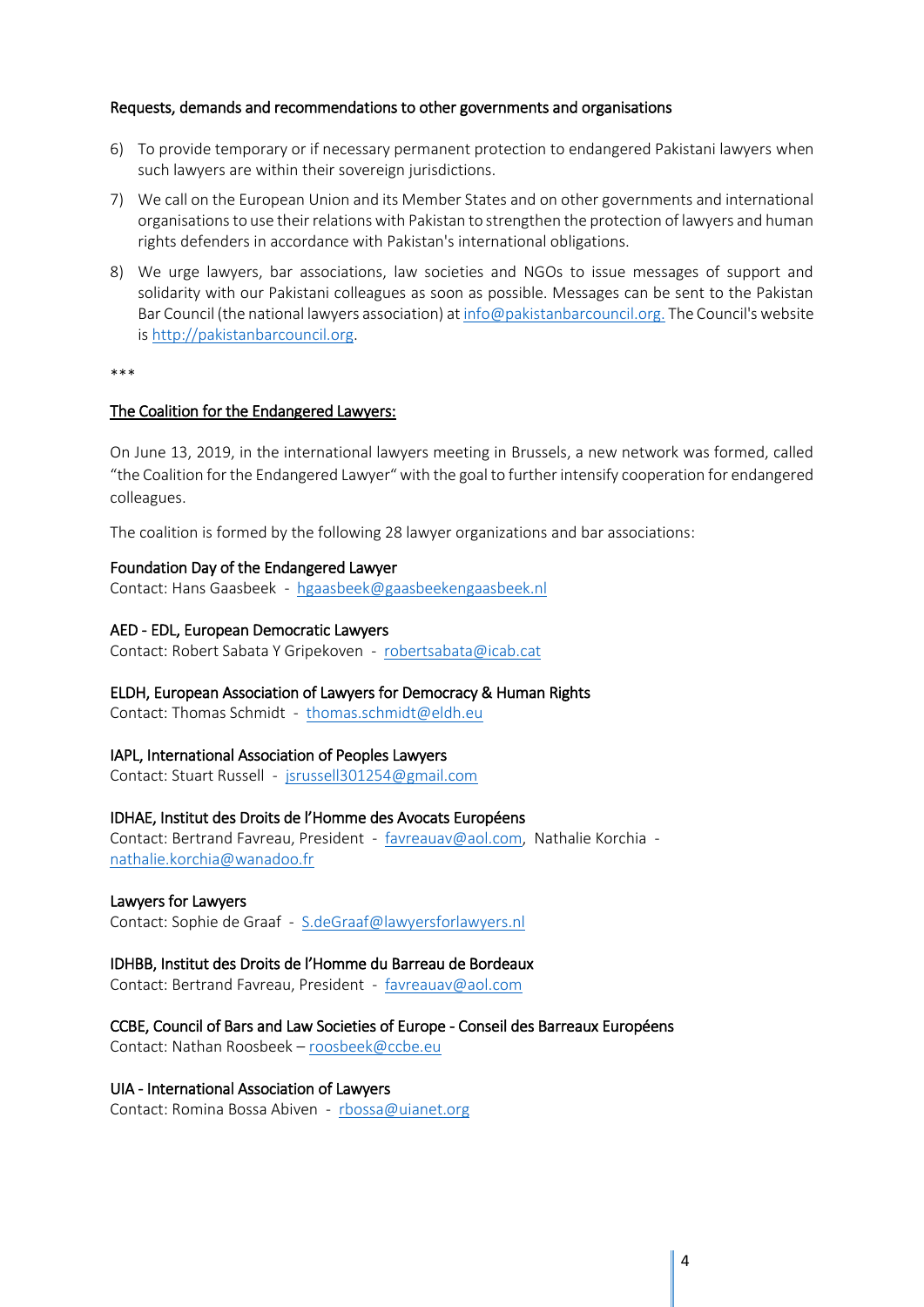#### LRWC, Lawyers' Rights Watch Canada

Contact: Gail Davidson - [law@portal.ca,](mailto:law@portal.ca) [lrwc@portal.ca](mailto:lrwc@portal.ca)

#### Barreau de Paris

Contact: Anne Souleliac - [asouleliac@avocatparis.org](mailto:asouleliac@avocatparis.org)

#### CNB - Conseil National des Barreaux – Les Avocats

Contact: Richard Sedillot - [sedillot.avocat@gmail.com](mailto:sedillot.avocat@gmail.com)

#### Observatoire International des Avocats

Contact: Chloé Rodet - [avocatsendanger@paris.org](mailto:avocatsendanger@paris.org)

#### FBE - Fédération des Barreaux d'Europe

Contact: Monique Stengel - [me.monique.stengel@wanadoo.fr](mailto:me.monique.stengel@wanadoo.fr) Dominique Attias - [dominique.attias@wanadoo.fr](mailto:dominique.attias@wanadoo.fr)

#### ASF, Avocats Sans Frontières Belgique

Contact: Patrick Henry - [p.henry@elegis.be](mailto:p.henry@elegis.be)

#### ASF - International network

Contact: President, Francois Cantier - [Fpaulcantier@gmail.com](mailto:Fpaulcantier@gmail.com)

#### ASF - Cameroon

Contact : President, Patrice Um Gwem - [Cabinetavocatum@yahoo.fr](mailto:Cabinetavocatum@yahoo.fr)

#### Ordre des Avocats de Genève

Contact: Sandrine Giroud - [sgiroud@lalive.law](mailto:sgiroud@lalive.law) - [mberger@brsavocats.ch](mailto:mberger@brsavocats.ch)

Avvocati Minacciati - Osservatorio dell'Unione delle Camere Penali Italiane Contact Person: Nicola Canestrini - [info@endangeredlawyers.org](mailto:info@endangeredlawyers.org)

### Institut des droits de l'homme Bruxelles

Contact: Yves Oschinsky - [oschinsky@lexlitis.eu](mailto:oschinsky@lexlitis.eu)

Avocats.be - L'Ordre des Barreaux francophones et germanophone de Belgique Contact: Xavier van Gils

#### CIB, Conférence Internationale des Barreaux

#### Orde van Vlaamse Balies

Contact: Ingrid Speels - [ingrid.speels@ordevanvlaamsebalies.be](mailto:ingrid.speels@ordevanvlaamsebalies.be)

#### DSF-AS - Défense Sans Frontière-Avocats Solidaires

Contact: Ghislaine Seze - [ghislaineseze@gmail.com](mailto:ghislaineseze@gmail.com)

### IDHBP: Institut de formation en Droits de l'Homme du Barreau de Paris

Contact: Christophe Pettiti - [cpettiti@idhae.org](mailto:cpettiti@idhae.org)

#### Rechstanwaltskammer Berlin (Berlin Bar Association)

Contact: Bilinç Isparta - [info@rak-berlin.org](mailto:info@rak-berlin.org)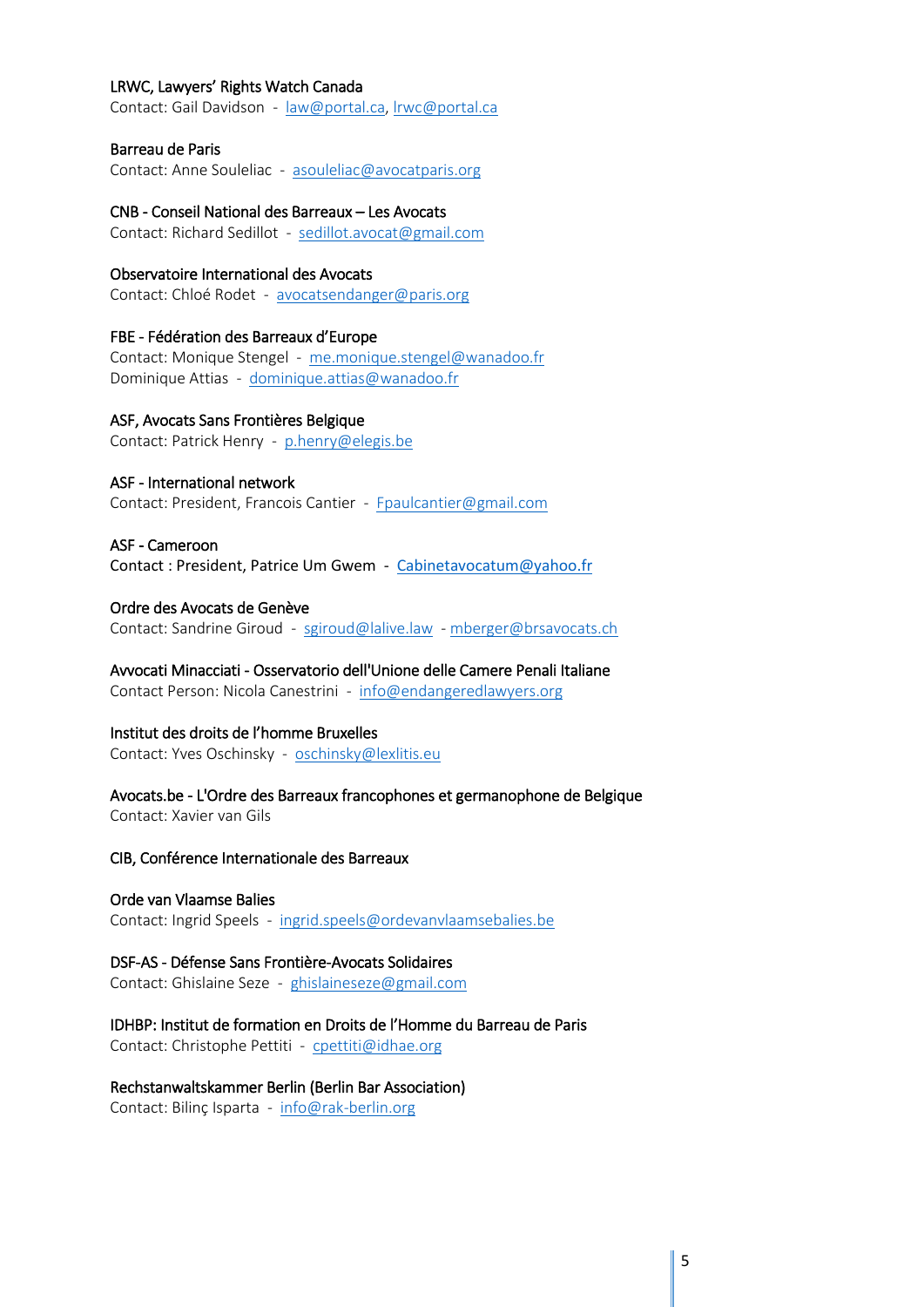#### IADL – International Association of Democratic Lawyers

Contacts: Jeanne Mirer - [Jeanne@jmirerlaw.com](mailto:Jeanne@jmirerlaw.com) Edre Olalia - [edreolalia.law@gmail.com](mailto:edreolalia.law@gmail.com)

#### Haldane Society of Socialist Lawyers

Contact: Bill Bowring - [b.bowring@bbk.ac.uk](mailto:b.bowring@bbk.ac.uk)

\*\*\*

#### **For more information, contact one of the following contact persons;**

#### **Hans Gaasbeek, International coordinator**

Day of the Endangered Lawyer Foundation Nieuwe Gracht 5a NL 2011 NB Haarlem, Netherlands Telephone: (023) 531 86 57 Email[: hgaasbeek@gaasbeekengaasbeek.nl](mailto:hgaasbeek@gaasbeekengaasbeek.nl) Web[: http://dayoftheendangeredlawyer.eu/](http://dayoftheendangeredlawyer.eu/)

#### **Stuart Russell, Co-coordinator**

Monitoring Committee on Attacks on Lawyers International Association of People's Lawyers (IAPL) Bordeaux, France Email[: jsrussell301254@gmail.com](mailto:jsrussell301254@gmail.com) Blog: <https://defendlawyers.wordpress.com/>

#### **Thomas Schmidt (lawyer), Secretary General**

European Association of Lawyers for Democracy and World Human Rights (ELDH) Platanenstrasse 13, 40233 – Düsseldorf, Deutschland PHONE 0049 - 211 - 444 001, MOBILEPHONE 0049 – 172 – 6810888 Emai[l thomas.schmidt@eldh.eu](mailto:thomas.schmidt@eldh.eu) We[b www.eldh.eu](http://www.eldh.eu/)

#### **Gail Davidson**, **LRWC**

Lawyers' Rights Watch Canada 3220 West 13th Avenue Vancouver, BC Canada, V6K2V5 Phone; +1 604 736-1175 Email; **Irwc@portal.ca** Web[; www.lrwc.org](http://www.lrwc.org/)

#### Day of the Endangered Lawyer Foundation Fédération des Barreaux d'Europe



AED –EDL ASF





\*\*\*

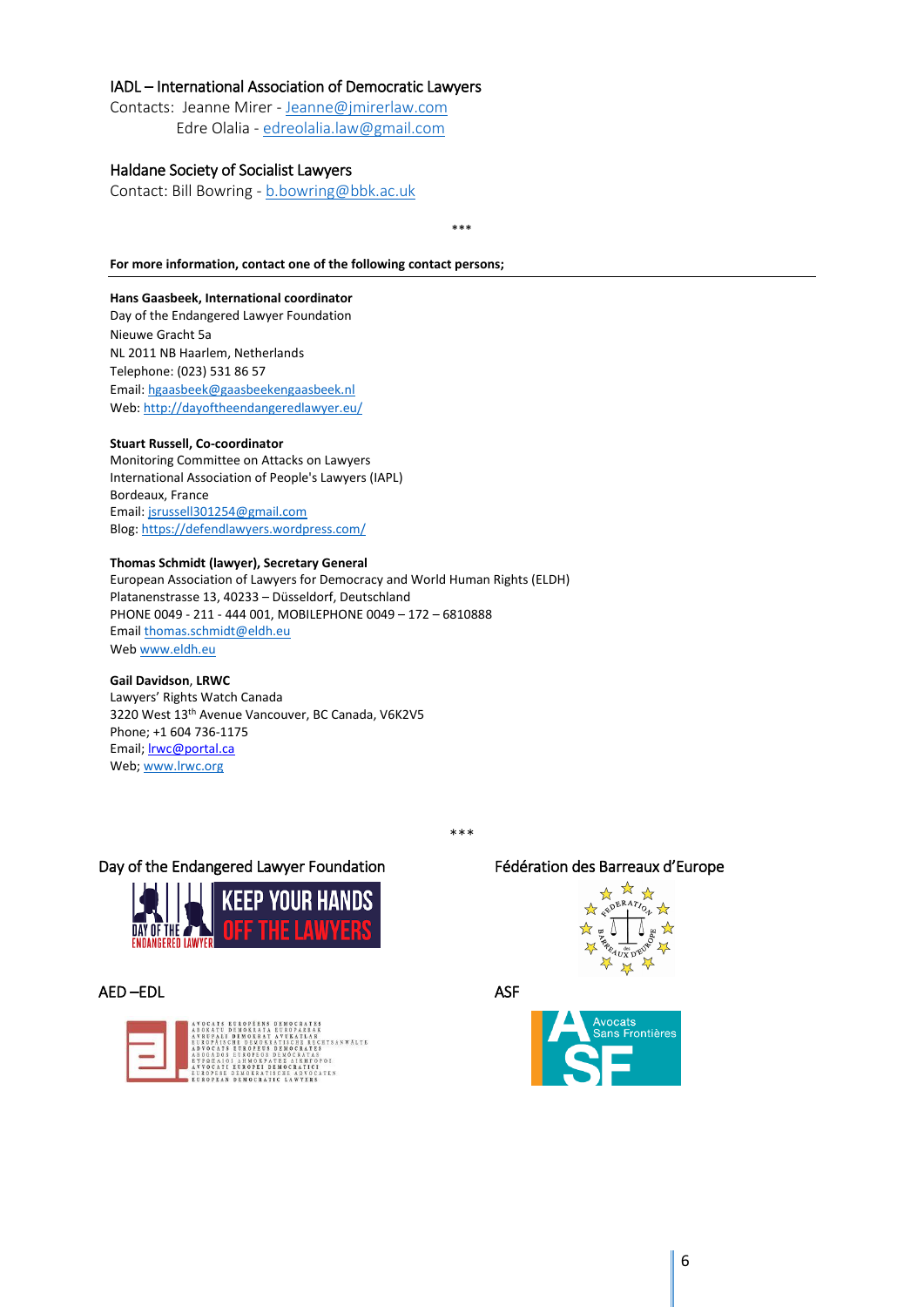

IAPL



L'Institut des droits de l'homme du Barreau de Paris Avocats Barreau de Paris



IDHAE



Lawyers' Rights Watch Canada



ELDH ASF Network



## Ordre des Avocats de Genève





## Conseil National des Barreaux - Les Avocats



## LRWC Observatoire International des Avocats



Lawyers for Lawyers Avvocati Minacciati - Osservatorio dell'Unione delle Camere Penali Italiane